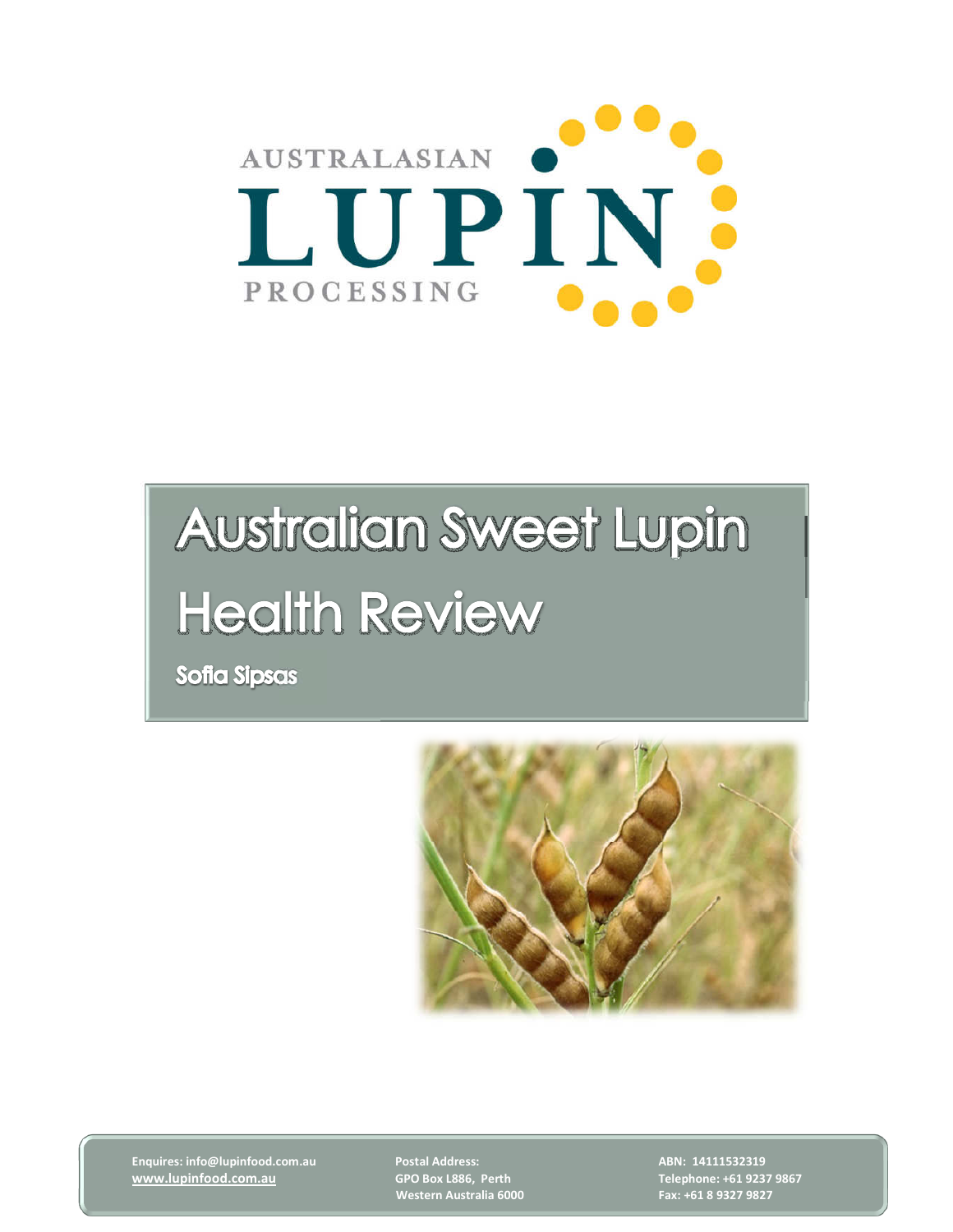## QUICK COOK LUPIN

#### MADE FROM AUSTRALIAN SWEET LUPIN

Lupin is a highly nutritious, easily digestible, world-class food product. It is arguably the highest source of natural, unprocessed protein ingredient in existence and may exceed all flour sources, processed and unprocessed, in proteins, digestibility and the bio-availability of essential nutrients.

Lupin is one of the highest sources of dietary fibre: 40g per 100g flour dry basis.

Lupin is high in essential amino acids, cholesterol free, contains negligible amounts of Trypsin Inhibitors, known to interfere with digestion often found in other legumes.

Lupin is also very low in Lectins and Saponins, two known gastric irritants, the latter of which afflicts the soybean even after extensive baking and processing.

Lupin is also low in Phytic Acid, which in the soybean, due to its higher content, binds with calcium and zinc, rendering them nutritionally unavailable.

Lupin does not require heat or chemical treatment, thus rendering it a superbly healthy food, by any standards.

Lupin does contain a modest amount of bio-active sugars ~8% oligossacharide sugars. Oligosaccharides are utilised as nutritional supplements to promote the growth of beneficial intestinal bifidobacteria (prebiotics) that improve the resistance to gastrointestinal infections caused by Escherichia coli, Clostridium and Salmonella spp

#### Studies have revealed that Australian Sweet Lupins:

- $\triangleright$  Suppresses Appetite
- $\triangleright$  Reduce blood pressure
- $\triangleright$  Improve glucose metabolism (diabetes)
- $\triangleright$  Improve bowel health
- $\triangleright$  Prebiotic, promotes growth of good bacteria
- $\triangleright$  Reduce the Glycemic Load of carbohydrate foods
- $\triangleright$  Modify the Glycemic Index
- Very high source of essential amino acid
- Gluten free
- Non GMO

SEE PAGES X-X FOR COMPREHENSIVE TABLES DETAILING SUPPORTING EVIDENCE.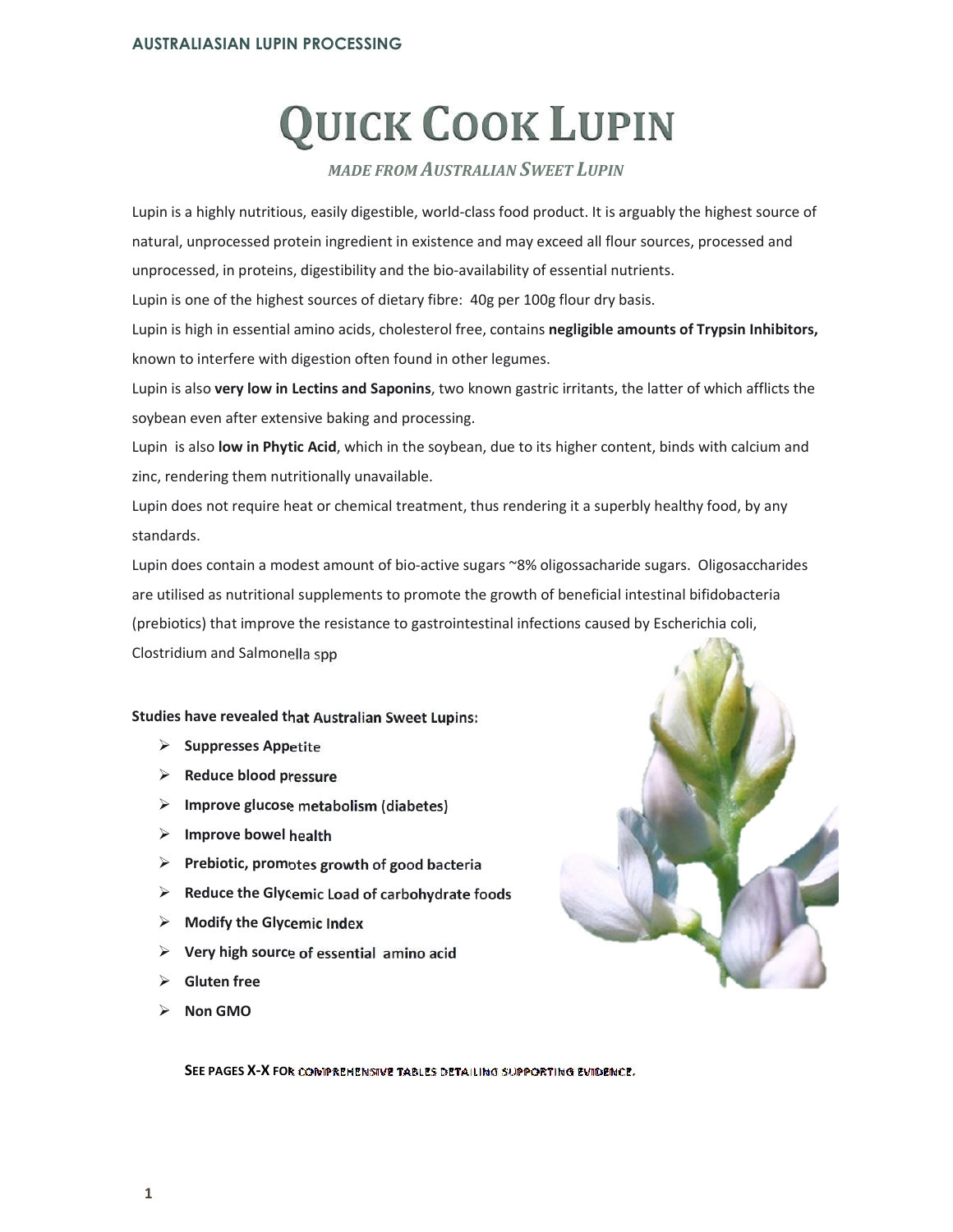## LUPIN THE GRAIN WITHOUTH STARCH



**Fig. 1 compares Lupin proximate analysis with other Grains** 

## LUPIN ADDS NUTRITION

Adding about 20% lupin QCL to wheat flours will give a product with similar properties to the wheat product, but with an improvement in amino acid score from under 40% to over 80% relative o egg albumin (Uauy et al., 1995). Below is a table comparing the macronutrient profile of wheat flour and lupin QCL.

| <b>TABLE 1. COMPOSITION OF LUPIN FLOUR VS WHEAT FLOUR</b>                                                                                                                                                                                                                                                              |             |                          |                |  |  |  |
|------------------------------------------------------------------------------------------------------------------------------------------------------------------------------------------------------------------------------------------------------------------------------------------------------------------------|-------------|--------------------------|----------------|--|--|--|
|                                                                                                                                                                                                                                                                                                                        | white flour | QCL/lupin                | lupin vs wheat |  |  |  |
|                                                                                                                                                                                                                                                                                                                        |             | grams per 100 gram flour |                |  |  |  |
| moisture                                                                                                                                                                                                                                                                                                               | 10          | 10                       | 100%           |  |  |  |
| protein                                                                                                                                                                                                                                                                                                                | 11          | 42                       | 382%           |  |  |  |
| fat                                                                                                                                                                                                                                                                                                                    | 2           | 7                        | 300%           |  |  |  |
| ash                                                                                                                                                                                                                                                                                                                    | 0.3         | 0.5                      | 167%           |  |  |  |
| carbohydrate                                                                                                                                                                                                                                                                                                           | 74.5        | 3.5                      | 18%            |  |  |  |
| fibre*-pectic                                                                                                                                                                                                                                                                                                          | 2           | 29                       | 1400%          |  |  |  |
| fibre* - oligosaccharides                                                                                                                                                                                                                                                                                              | 0.5         | 8                        | 1600%          |  |  |  |
| Total                                                                                                                                                                                                                                                                                                                  | 100         | 100                      |                |  |  |  |
| Energy                                                                                                                                                                                                                                                                                                                 |             |                          |                |  |  |  |
| ki                                                                                                                                                                                                                                                                                                                     | 1501        | 1024                     | 68%            |  |  |  |
| calories                                                                                                                                                                                                                                                                                                               | 366         | 250                      | 68%            |  |  |  |
| fibre*: lupin contains approximately 29-30% Non-starch polysaccharide pectic like fibres, however<br>it also contains 6-8% oligosaccharides also classed as dietary fibre.<br>NB: Wheat and Lupin are biological materials therefore all parameters will vary slightly depending<br>on variety and growing conditions. |             |                          |                |  |  |  |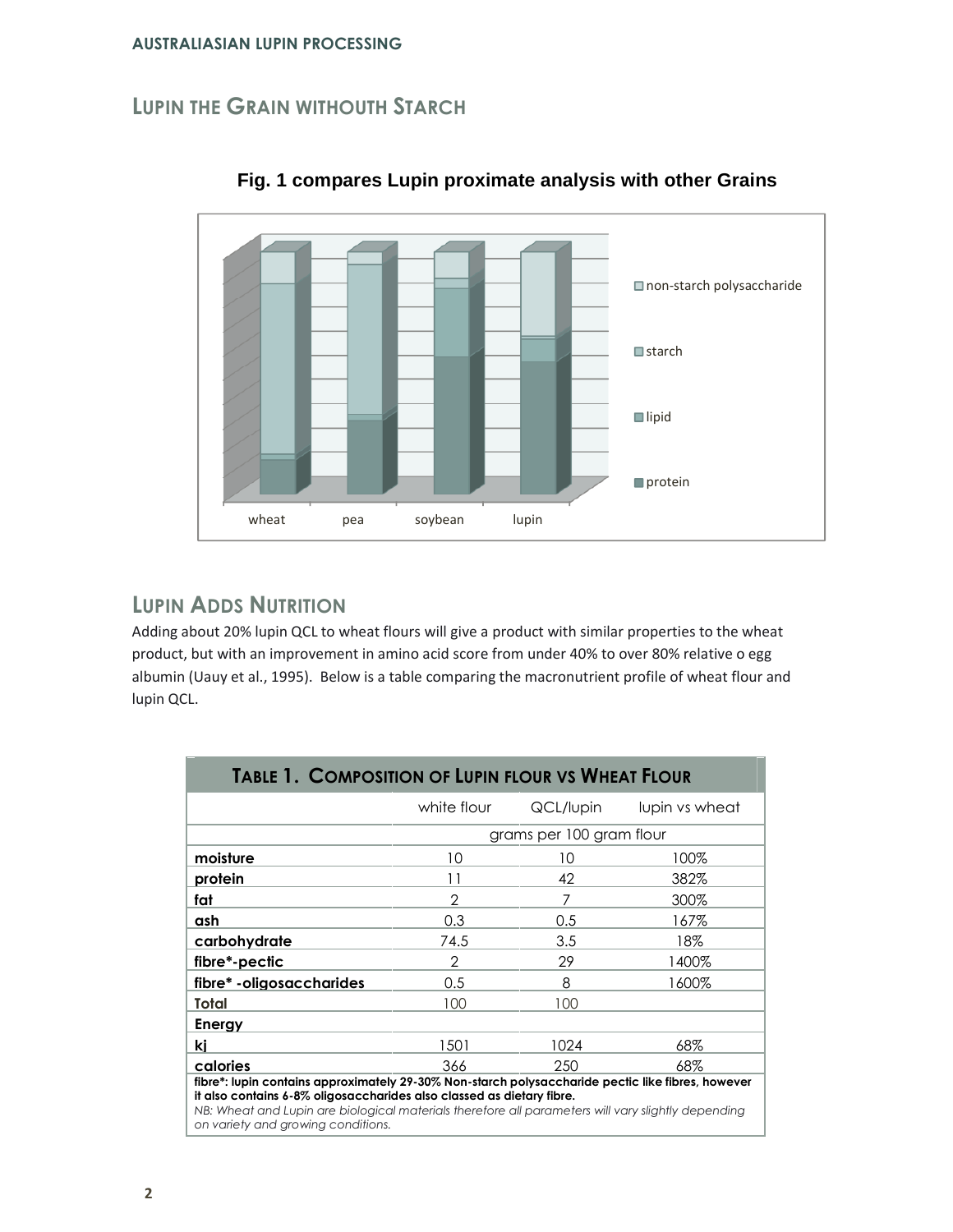|               | Blends - $%$ substitution of (QCL) for<br>white flour |              |      |            |      |      |                                                                              |
|---------------|-------------------------------------------------------|--------------|------|------------|------|------|------------------------------------------------------------------------------|
|               | white<br>flour                                        | lupin<br>QCL | 5%   | 10%        | 15%  | 20%  | <b>20% LUPIN IMPROVES</b><br><b><i>THE NUTRITIONAL</i></b><br><b>PROFILE</b> |
|               |                                                       |              |      | g per 100g |      |      |                                                                              |
| moisture      | 10.0                                                  | 10.0         | 10.0 | 10.0       | 10.0 | 10.0 |                                                                              |
| protein       | 11.0                                                  | 42.0         | 12.6 | 14.1       | 15.7 | 17.2 | protein up by 56%                                                            |
| fat           | 2.0                                                   | 6.0          | 2.2  | 2.4        | 2.6  | 2.8  |                                                                              |
| ash           | 0.5                                                   | 0.5          | 0.3  | 0.3        | 0.3  | 0.3  |                                                                              |
| fibre         | 2.0                                                   | 36.0         | 3.7  | 5.4        | 7.1  | 8.8  | fibre up by 340%                                                             |
| carbohydrate  | 74.5                                                  | 5.5          | 71.1 | 67.6       | 64.2 | 60.7 | glycemic load down<br>by 20%                                                 |
| Total         | 100                                                   | 100          | 100  | 100        | 100  | 100  |                                                                              |
| <b>Energy</b> |                                                       |              |      |            |      |      |                                                                              |
| kj            | 1501                                                  | 1024         | 1477 | 1453       | 1429 | 1405 | energy reduced by<br>32%                                                     |
| calories      | 366                                                   | 250          | 360  | 354        | 349  | 343  |                                                                              |

## TABLE 2. IMPROVING NUTRITION WITH THE ADDITION OF LUPIN

## PROTEIN AND PROTEIN QUALITY

LUPIN – HAS NO ANTI-NUTRITIONAL ELEMENT. IT DOES NOT REQUIRE HEAT TREATMENT OR SOLVENT TREATMENT

Therefore its protein content is not denatured and remains in a highly soluble and bioavalable form.

- -Lupin is one of the top 3 natural sources of arginine.
- - The essential amino acid profile (except sulphur-containing amino acids) of lupin is close to the amounts recommended by WHO
- lupin protein with methionine supplementation – has a true digestibility of over 90%.
- lupin proteins balance the lysine content of cereal products, and cereal products balance the low sulphur amino acids of lupin.

Yáñez et al. (1985) showed that adding lupin (L. albus) flour to wheat flour improved protein concentration, amino acid score and PER in rats. Schoeneberger et al (1983) report that raw as well as processed lupin protein showed an excellent apparent digestibility (80.0–85.8%; casein, 87.1%). The observed NPU and BV values confirmed the importance of methionine supplementation. The true digestibility of 92% was equivalent to that of casein. The complementation effects of mixing lupin protein with proteins from wheat, oat, barley, rice, maize, resulted in PER values that exceeded by far those of the proteins fed separately (true complementation). These mixtures resulted in PER values equal to those for casein or other animal proteins and may be applied as an economical way to prevent and combat malnutrition.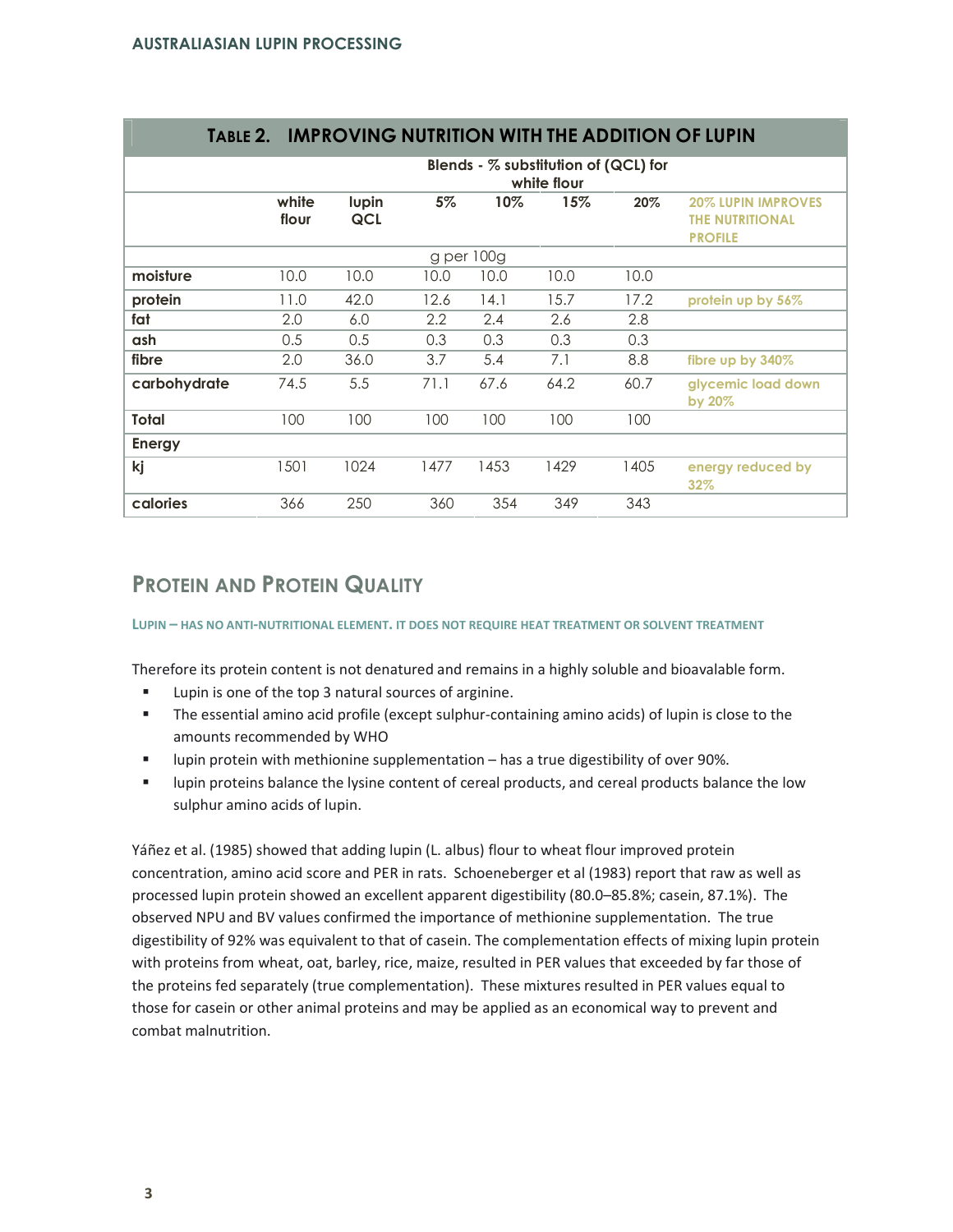Lupin protein is easily digestible by humans. The bioavailability and post prandial utilisation of sweet lupin (Lupinus albus)-flour protein is similar to that of purified soyabean protein in human subjects: a study using intrinsically N-labelled proteins, Mariotti et al., 2001. Giampietro et al (2008) the authors of the paper "Acceptability of lupin protein products in healthy competitive athletes" had this to say:

"Currently, however, there is growing interest in the use of lupin proteins, since lupin seed is characterised by a very high protein percentage and a relatively low content of antinutritional factors with respect to other legumes, and contains negligible amounts of phytoestrogens. This last feature may avoid the potential problems that have been recently indicated for these hormone-like components that are very abundant in soy proteins. Lupin proteins are nutritionally satisfactory, and have a neutral flavour, allowing the production of food items with optimal sensory characteristics."

| Table 3.Amino Acids requirements of Humans; Amino acids of white flour, lupin (QCL) &egg albumin |                                            |                |                |                            |                           |  |
|--------------------------------------------------------------------------------------------------|--------------------------------------------|----------------|----------------|----------------------------|---------------------------|--|
|                                                                                                  | WHO <sup>#</sup> Amino<br>acid requirement | wheat<br>flour | lupin<br>flour | egg albumin<br>(egg white) |                           |  |
| Protein (g/100g)                                                                                 |                                            | 11             | 42             | 5                          |                           |  |
| <b>The Essential Amino Acids</b>                                                                 | g per 100g of protein                      |                |                |                            |                           |  |
| Tryptophan                                                                                       | 0.7                                        | 1.0            | 1.0            | 1.18                       |                           |  |
| Threonine                                                                                        | 2.7                                        | 2.1            | 3.5            | 3.41                       |                           |  |
| Isoleucine                                                                                       | 2.5                                        | 2.6            | 3.9            | 5                          |                           |  |
| Leucine                                                                                          | 5.5                                        | 4.8            | 6.9            | 6.8                        |                           |  |
| Lysine                                                                                           | 5.1                                        | $2.3*$         | 4.8            | 4.6                        | * Deficiency              |  |
| Methionine+Cystine                                                                               | 2.5                                        | 2.7            | $2.0^{#}$      | 4.9                        | $\overline{p}$ Deficiency |  |
| Phenylalanine+Tyrosine                                                                           | 4.7                                        | 4.4            | 7.6            | 8.15                       |                           |  |
| Valine                                                                                           | 3.2                                        | 3.3            | 3.8            | 6.02                       |                           |  |
| Histidine                                                                                        | 1.8                                        | 3.6            | 2.6            | 1.67                       |                           |  |

Table 3. Amino Acids requirements of Humans; Amino acids of white flour, lupin (QCL) & egg albumin

WHO = World Health Organisation - Adults recommended requirement for essential amino acid Table 4. Protein quality improves significantly by 20% lupin (QCL) substitution of white flour

|                                                                                                                     | wheat flour     | Lupin flour     | 80:20 blend      | final protein quality |                  |
|---------------------------------------------------------------------------------------------------------------------|-----------------|-----------------|------------------|-----------------------|------------------|
|                                                                                                                     | 80 <sub>g</sub> | 20 <sub>g</sub> | 100 <sub>g</sub> | %                     |                  |
| Protein delivered                                                                                                   | 8.8             | 8.4             | 17.2             | 17.2                  |                  |
| Amino Acids delivered                                                                                               | grams           | grams           | grams            | g per 100g of protein |                  |
| Tryptophan                                                                                                          | 0.09            | 0.08            | 0.17             | 1.2                   |                  |
| Threonine                                                                                                           | 0.18            | 0.30            | 0.48             | 3.4                   |                  |
| Isoleucine                                                                                                          | 0.22            | 0.33            | 0.55             | 3.9                   |                  |
| Leucine                                                                                                             | 0.42            | 0.58            | 1.00             | 7.1                   |                  |
| Lysine                                                                                                              | 0.21            | 0.40            | 0.61             | $4.3*$                | *79% improvement |
| Methionine+Cystine                                                                                                  | 0.24            | 0.17            | 0.41             | $2.9^{*}$             | #45% improvement |
| Phenylalanine+Tyrosine                                                                                              | 0.39            | 0.63            | 1.02             | 7.3                   |                  |
| Valine                                                                                                              | 0.29            | 0.32            | 0.61             | 4.3                   |                  |
| Histidine                                                                                                           | 0.32            | 0.22            | 0.53             | 3.8                   |                  |
| AID: annibis in checia a ann nha Tolae is an obiann consecuent ann in Aleen is obolis ann ainm i fines na ceann a f |                 |                 |                  |                       |                  |

NB: at this inclusion rate the 'dry ingredient component ie flour' is deliveing a significant amount of protein, 17g per 100g, as well as being almost a 'complete protein equal to egg white.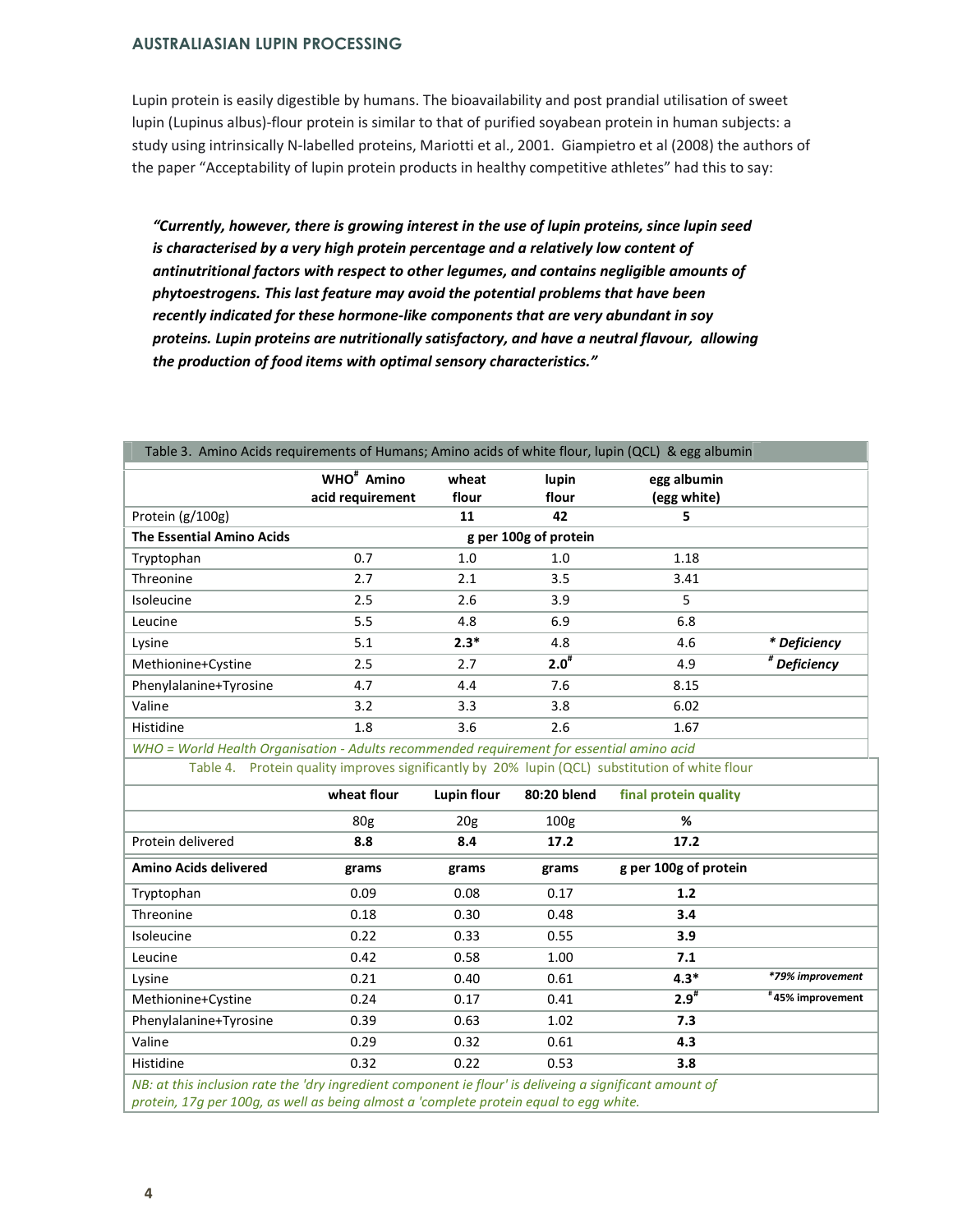## NSI AND PDI

The nitrogen pH-solubility curves obtained for 'unprocessed' legume are generally very similar and assume a deep V profile with a minimum in the rage of pH 4-5.5 and two maxima, above pH8 and below pH 2. Given this in terms of Quick Cooked Lupin approximately 60% protein solubility at a pH of 6.7 (Ruiz and Hove 1979) and over 90% solubility at pH 1 and pH 9. At 10% dispersion (100g Lupin flour/1000g water) =  $pH$  5.5.

#### Ruiz L and Hove L (1976) J. Sci. Food Agric. Vol 27 pp661

### **FIBRE**

Diets naturally high in fiber can be considered to bring about several main physiological consequences:

- help prevent constipation
- reduce the risk of colon cancer
- improve gastrointestinal health
- improve glucose tolerance and the insulin response
- reduction of hyperlipidemia, hypertension, and other coronary heart disease risk factors
- reduction in the risk of developing some cancers
- increased satiety and hence some degree of weight management

These effects are not due to a single fiber type but the summation of the different fibre classes in the diet.

#### LUPIN FIBRE CONTAINS THREE ELEMENTS OF THE FIBRE CLASSES:

- $\triangleright$  SOLUBLE
- $\triangleright$  Insoluble
- OLIGOSACCHARIDES (PREBIOTIC)

SOLUBLE FIBRE: When soluble fiber is fermented, short-chain fatty acids (SCFA) are produced. SCFA are involved in numerous physiological processes promoting health, including:

- lower colonic pH (i.e., raises the acidity level in the colon) which protects the lining from formation of colonic polyps and increases absorption of dietary minerals
- provide nourishment of colonocytes, particularly by the SCFA butyrate
- improve barrier properties of the colonic mucosal layer, inhibiting inflammatory and adhesion irritants, contributing to immune functions
- stabilizing blood glucose levels by acting on pancreatic insulin release and liver control of glycogen breakdown
- stimulate gene expression of glucose transporters in the intestinal mucosa, regulating glucose absorption
- suppress cholesterol synthesis by the liver and reduce blood levels of LDL cholesterol and triglycerides responsible for atherosclerosis
- stimulate production of T helper cells, antibodies, leukocytes, cytokines, and lymph mechanisms having crucial roles in immune protection

SCFA that are absorbed by the colonic mucosa pass through the colonic wall into the portal circulation (supplying the liver), and the liver transports them into the general circulatory system. Overall, SCFA affect major regulatory systems, such as blood glucose and lipid levels, the colonic environment, and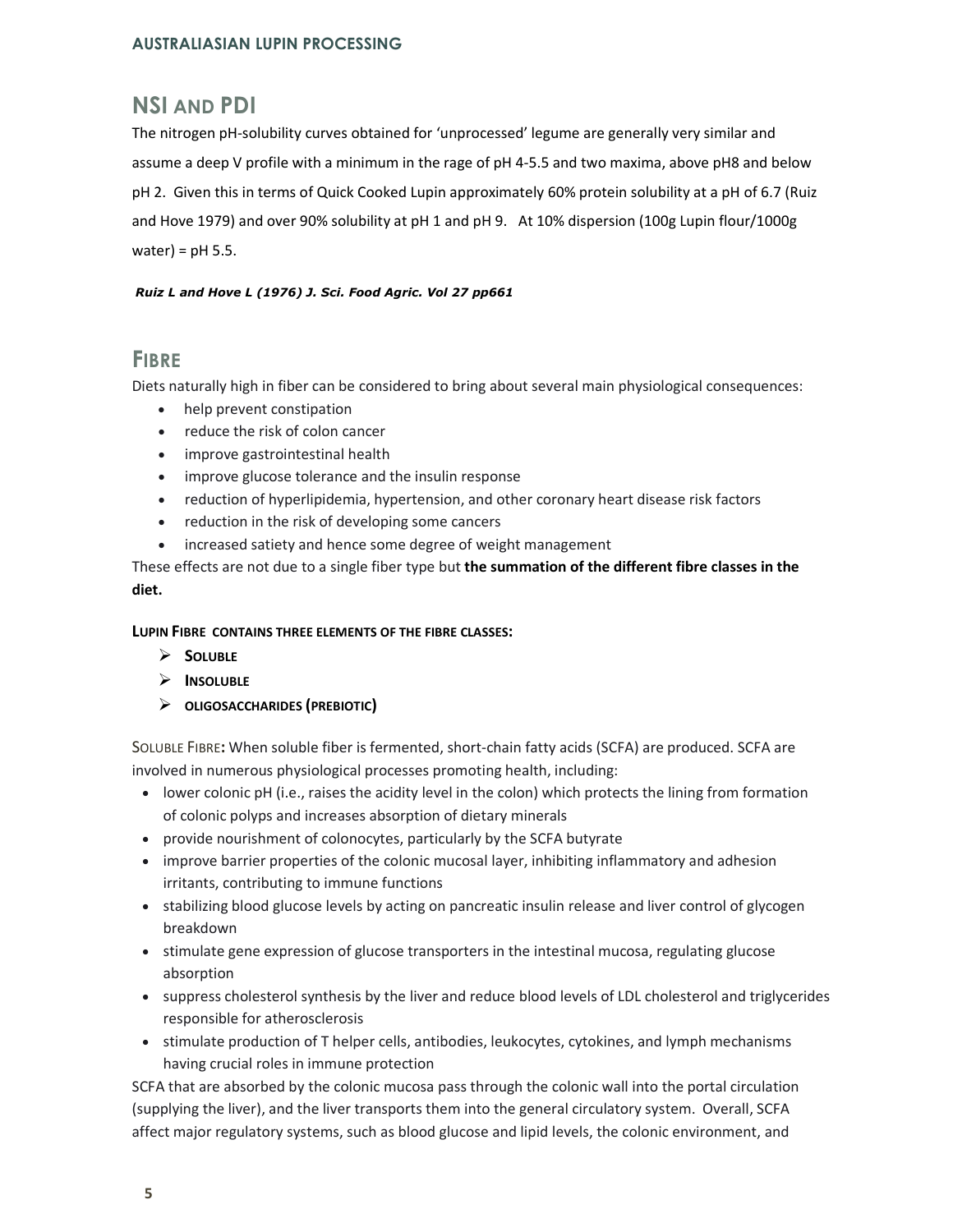intestinal immune functions. The major SCFA in humans are butyrate, propionate, and acetate, where butyrate is the major energy source for colonocytes, propionate is destined for uptake by the liver, and acetate enters the peripheral circulation to be metabolized by peripheral tissues. Studies have demonstrated positive effects on calcium and other mineral absorption, immune system effectiveness, bowel pH, reduction of colorectal cancer risk, inflammatory bowel disorders (Crohn's Disease and Ulcerative Colitis) Hypertension (high blood pressure) and intestinal regularity. Recent human trials have reinforced the role of Prebiotics in preventing and possibly stopping early stage colon cancer. It has been argued that many of these health effects emanate from increased production of short-chain fatty acids (SCFA) by the stimulated beneficial bacteria. Thus foods specifically enhancing the growth of SCFA producing intestinal bacteria (such as clostridia and bacteroides species) are widely recognized to be beneficial.

Human colonic bacteria substrates are relatively stable. Production of SCFA and fermentation quality are reduced during long-term diets of low fiber intake. Until bacterial flora are gradually established to habilitate or restore intestinal tone, nutrient absorption will be impaired and colonic transit time temporarily increased with an immediate addition of higher prebiotic intake.

INSOLUBLE FIBRE: Dietary fibre, particularly insoluble fibre, increases stool weight and, decreases gut transit time and in so doing, helps to relieve constipation. Insoluble fibre, is resistant to fermentation in the gut and is excreted in the faeces. It increases stool weight by holding water. Benefits of insoluble fibre; by improving bowel function, dietary fibre can reduce the risk of diseases and disorders such as diverticular disease, haemorrhoids and constipation. Increased faecal bulk and decreased transit time allows less opportunity for carcinogens to interact with the walls of the intestine. Similarly, fibre may reduce the toxic effect of heavy metals and pesticides.

PRE-BIOTICS: are non-digestible food ingredients, such as oligosaccharides, which are used as a source of fuel for bacteria in the gut. Without food, these bacteria cannot survive and perform their beneficial effects in the large bowel. Oligosaccharides have been shown to stimulate the growth and/or activity of beneficial bacteria, such as bifidobacteria, and to reduce the concentration of pathogenic bacteria, such as Escherichia coli, Clostridia, and bacteroides. Hence pre-biotics contribute to the overall health of the bowel. Oligosaccharides have been shown to reduce the severity of bacterially induced diarrhoea. Oligosaccharides have been used to protect the probiotic bacteria during processing and consumption.

#### PREBIOTICS, GUT MICRO- BIOTA AND OBESITY

#### Extracted from: Gut Microbiota and Its Possible Relationship With Obesity, Mayo Clinic Proceedings April 2008 vol. 83 no. 4 460-469

"Recent evidence suggests that the trillions of bacteria that normally reside within the human gastrointestinal tract, collectively referred to as the gut microbiota, affect nutrient acquisition and energy regulation; it further suggests that obese and lean people have different gut microbiota. These findings raise the possibility that the gut microbiota has an important role in regulating weight and may be partly responsible for the development of obesity in some people."

"Kalliomäki et a $l^2$  prospectively followed children from birth to age 7 years. Fecal samples collected at ages 6 and 12 months were analyzed using a variety of molecular techniques. Higher numbers of bifidobacteria and lower numbers of Staphylococcus aureus were found in children who were normal weight at age 7 years than in those who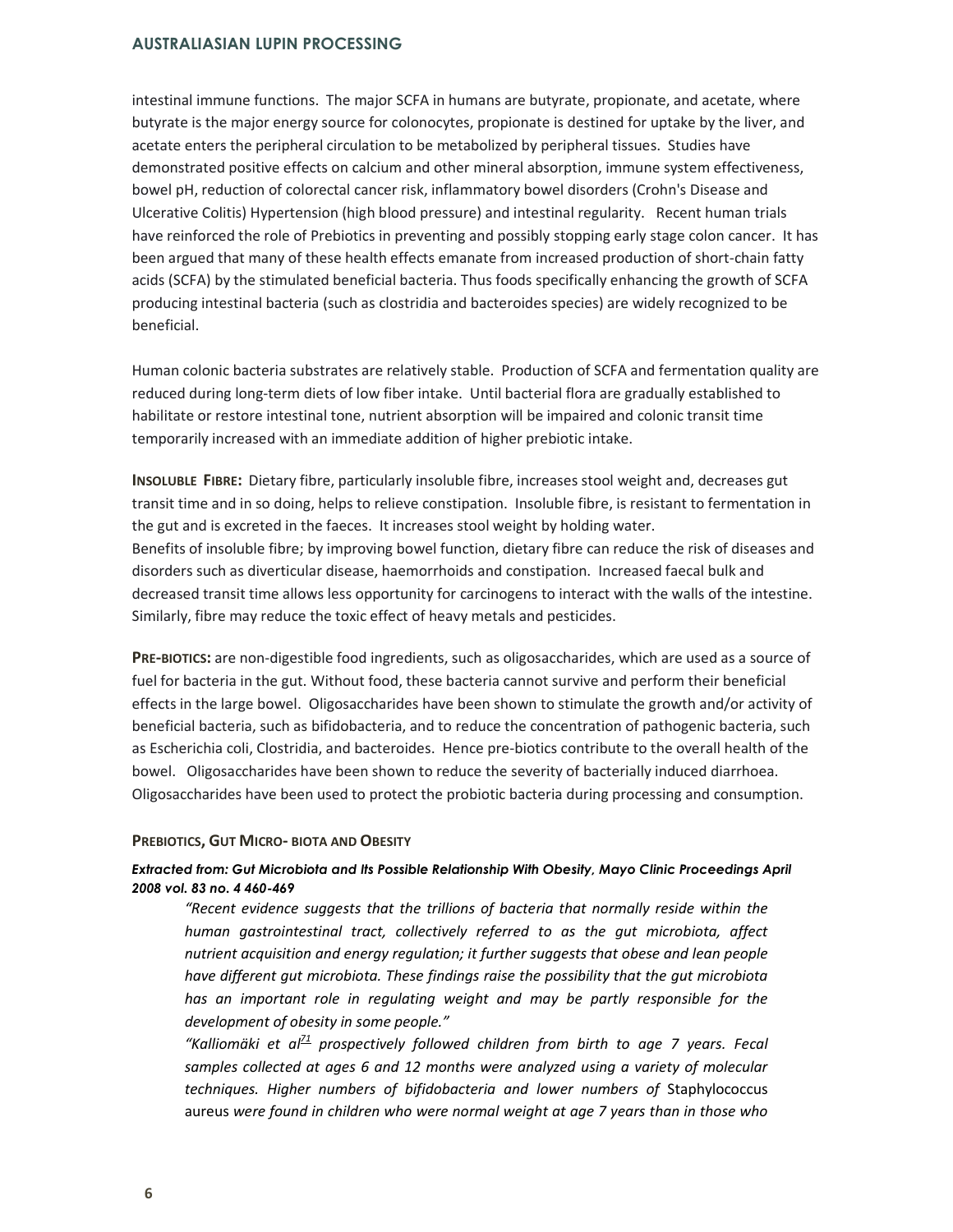were overweight-obese, suggesting that differences in the composition of the gut microbiota precede overweight-obesity."

#### DOES LUPIN CAUSE INTESTINAL DISCOMFORT?

Giampietro et al (2008), conducted a study, specifically designed to look at such issues, using sports athletes (highly sensitive demographic), as the subjects. They wrote:

"Interestingly, no subject showed any burping or retrosternal, discomfort, i.e., characteristic of oesophageal reflux [20]. All scores were close to 0, thus indicating that all the products passed through the upper digestive tract easily, with no particular discomfort. There was no nausea/malaise, all scores being close to 0. Particularly, there was no malaise or nausea in any subject after consumption of both the chunks and gyros. However some loss of appetite was reported with most of these products. The most replenishing food item was the steak, whereas a lesser appetite suppression was noted with chunks and gyros. Essentially, there was no evidence of bloating, with very low scores, and, similarly, there were essentially no reports of significant abdominal cramps or epigastric pain."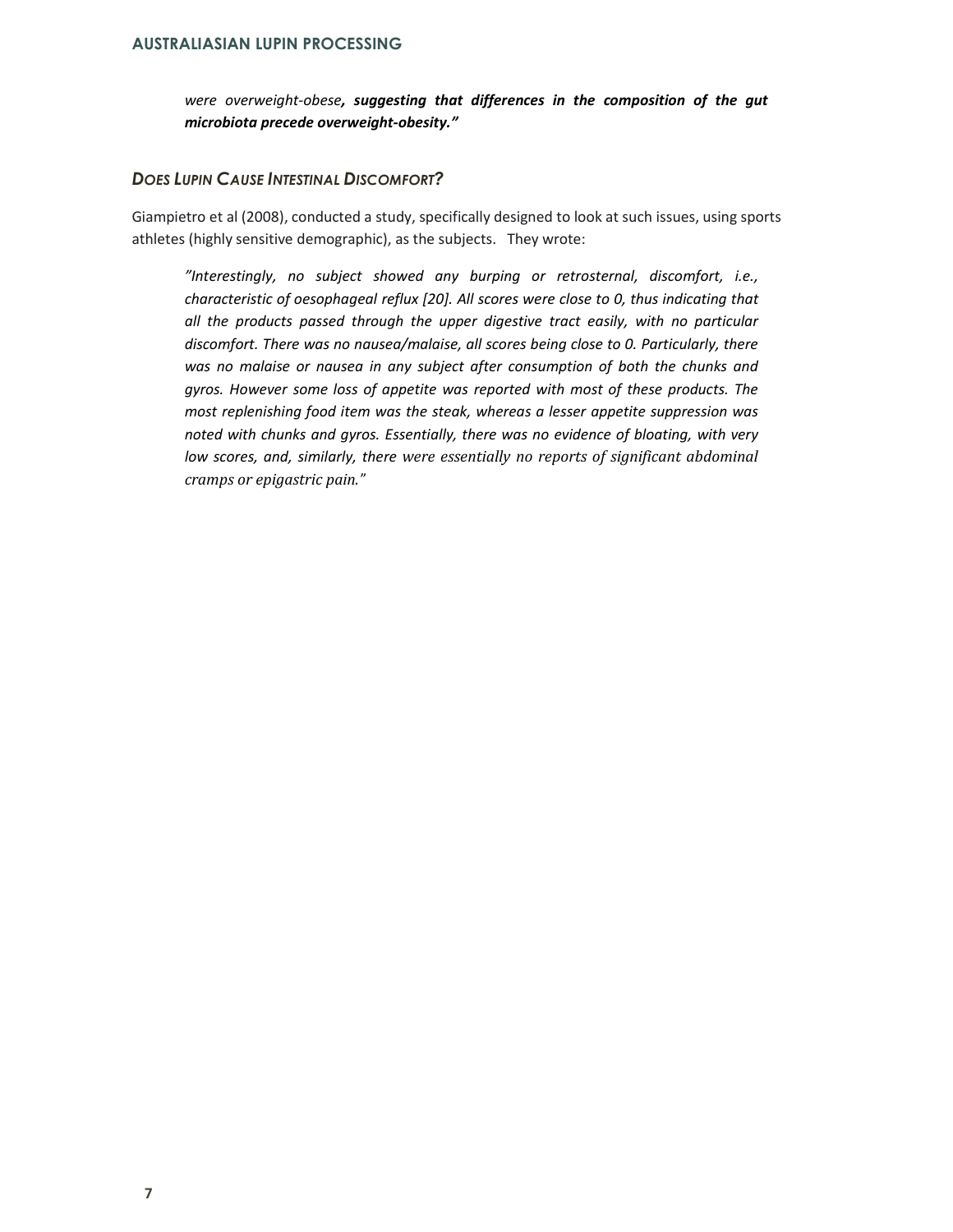## LUPIN HEALTH STUDIES

| <b>POTENTIAL</b><br><b>EFFECT</b> | <b>Title &amp; Author</b>                                                                                                                                                                                  | <b>Results</b>                                                                                                                                                                                                                                         | Date | <b>Model</b> |
|-----------------------------------|------------------------------------------------------------------------------------------------------------------------------------------------------------------------------------------------------------|--------------------------------------------------------------------------------------------------------------------------------------------------------------------------------------------------------------------------------------------------------|------|--------------|
|                                   | Lupin enriched bread increases satiety &<br>reduces energy intake acutely; Ya P Lee et al.                                                                                                                 | 4 weeks, 16 volonteers. White bread or lupin bread. $\uparrow$ satiety<br>with lupin bread: reduction of energy intake. $\downarrow$ ghreline<br>(satiety hormone) 3hours after meal.                                                                  | 2006 | Human        |
| SATIETY                           | Effect of fat replacement by inulin or lupin-<br>kernel fibre on sausage patty acceptability, post<br>meal perceptions of satiety and food intake in<br>men ; B J Archer et al.                            | 3 healthy men, control sausage or fat reduced sausage (with<br>inulin or lupin kernel fibre). Lupin kernel fibr sausage is more<br>satiating than either with inulin or fullfat control sausage.<br>↓energy intake.                                    | 2003 | Human        |
|                                   | Australian sweet lupin flour addition reduces the<br>glycaemic index of a white bread breakfast<br>without affecting palatability in healthy human<br>volunteers ; RS Hall et al.                          | 11 healthy subjects, white bread or LKF bread : $\downarrow$ GI,<br>↑<br>II, no variation of satiety, palatability, food intak                                                                                                                         | 2005 | Human        |
| <b>GLYCEMIC INDEX</b>             | Sensory acceptability of white bread with added<br>Australian sweet lupin (angustifolius) kernel<br>fibre and its glycaemic and insulinaemic<br>responses when eaten as a breakfast; SK<br>Jonhnson et al. | 21 healthy adults. Lupin kernel fibre bread vs white bread ; $\downarrow$<br>18% insulin with LKF bread                                                                                                                                                | 2003 | Human        |
|                                   | Use of lupin conglutin for the treatment of type<br>Il diabetes ; Paolo Morazzoni et al. (128) +<br>associated references                                                                                  | Hypoglycemising action of lupin protein, ↓ plasma curves<br>after glucose administration in the rats                                                                                                                                                   | 2008 | Human        |
| INSULIN &<br><b>DIABETES</b>      | Conglutin gamma, a lupin seed protein, binds<br>insulin in vitro and reduces plasma glucose levels<br>of hyperglycemic rats; Magni et al.                                                                  | Pretreatment-oral administration of g-conglutin (top dose<br>=200mg/kg) 30 mins before oral glucose challenge.<br>Metformin positive control. Significant dose dependent<br>reduction AUC for glucose.                                                 | 2008 | mouse        |
|                                   | Protein, fibre and blood pressure : potential<br>benefit of legumes; Lee et al.                                                                                                                            | Proteins and fibres from legumes allow to improve blood<br>pressure                                                                                                                                                                                    | 2008 | Human        |
| <b>BLOOD PRESSURE</b>             | Effects of lupin kernel flour-enriched bread on<br>blood pressure : a controlled intervention study;<br>Ya P Lee et al.                                                                                    | Increasing protein and fiber in bread with lupin kernel may be<br>a simply dietary approach to help reduce blood pressure and<br>cardiovascular risk.                                                                                                  | 2008 | Human        |
|                                   | Lupin protein attenuates the developpement of<br>hypertension and normalises the vascular<br>function of NaCle-loaded Goto Kakizaki rats;<br>Pilvi et al.                                                  | Diabetic rats : Lupin, Soy or control diet + NaCl<br>(↑hypertension), for 2 weeks. ↓ SBP : -18,6 with lupin diet & -<br>12mmHg with soy diet                                                                                                           | 2006 | Rat          |
|                                   | Volatile Fatty Acid production from lupin meal in<br>the caecum of the rat : the role of cell wall<br>polysaccharides and alphagalactosides; Champ<br>et al.                                               | Of the VFA production arising from the ingestion of lupin<br>meals, 50% appears to be derived from non-starchy<br>polysaccharides, and 50% from the $\alpha$ -galactosides<br>(oligosaccharides), lupin butyrate cf control $\downarrow$ pH of ceacum. | 1991 | Rat          |
| BOWEL HEALTH                      | Lupin kernel fibre foods improve bowel function<br>and beneficially modify some putative faecal risk<br>factors for colon cancer in men; Johnson et al.                                                    | 38 healthy men, LKF or control diet for 1 month. With lupin<br>diet : ↑ frequency of defacation, faecal output & faecal<br>moisture, ↓ transit time and faecal pH. ↑ faecal butyrate<br>concentration (40%).                                           | 2006 | Human        |
|                                   | Influence of pea and lupin oligosaccharides on<br>caecal short chain fatty acids production and<br>nitrogen excretion pattern in rats; Juskiewicz et<br>al.                                                | Casein diet - control 5% cellulose. Experimental 3.9% lupin<br>and 4.9% pea oligosaccharide. Both $\uparrow$ SCFA production, lupin $\uparrow$<br><b>butyrate</b> , pea $\uparrow$ proprionate & acetate production.                                   | 2006 | Rat          |
|                                   |                                                                                                                                                                                                            |                                                                                                                                                                                                                                                        |      |              |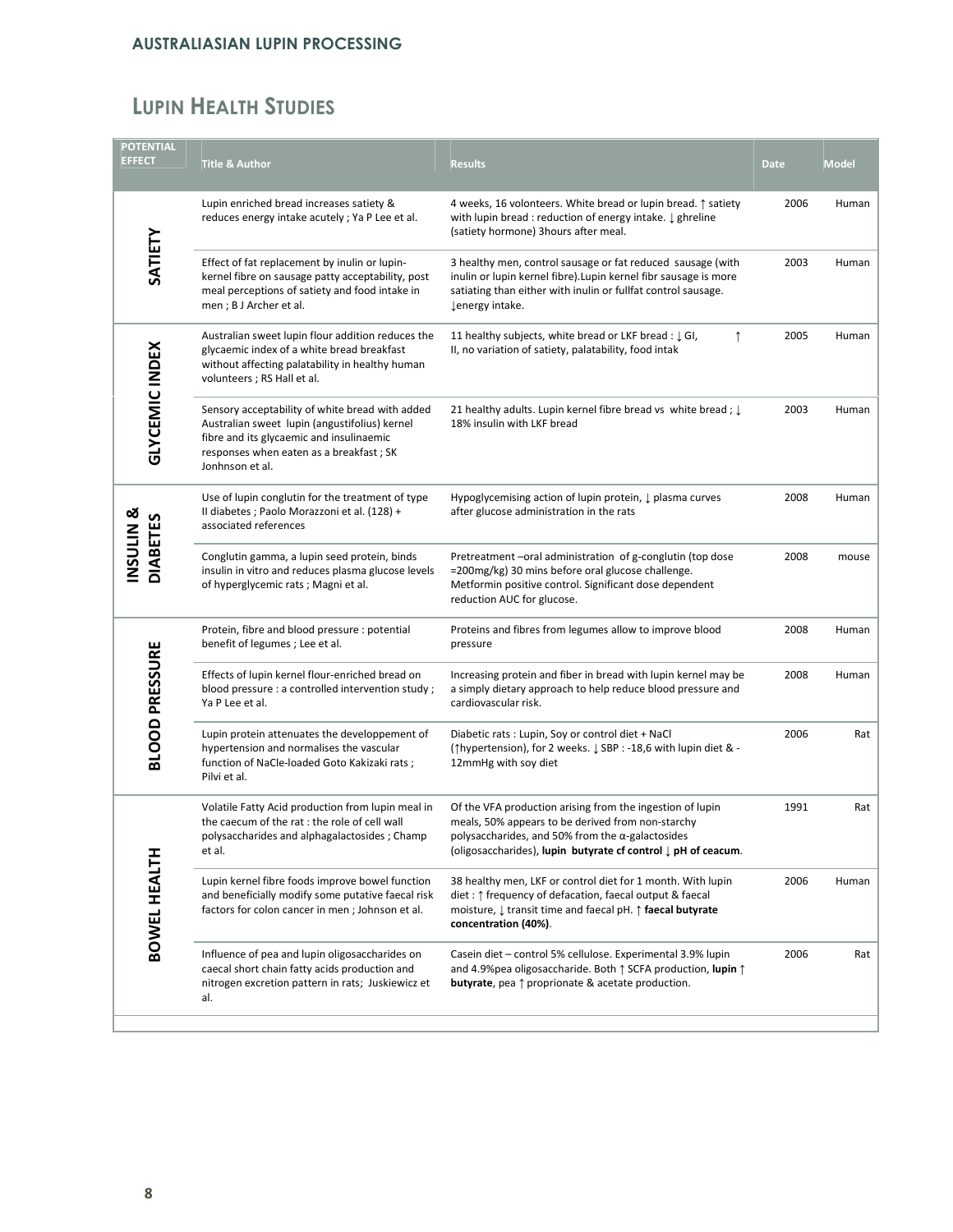| <b>POTENTIAL</b><br><b>EFFECT</b>      |                                                                                                                                                                                                       |                                                                                                                                                                                                                                                                  |      |                   |
|----------------------------------------|-------------------------------------------------------------------------------------------------------------------------------------------------------------------------------------------------------|------------------------------------------------------------------------------------------------------------------------------------------------------------------------------------------------------------------------------------------------------------------|------|-------------------|
|                                        | Biological Activity of all Galactoside Preparations<br>from Lupinus angustifolius and Pisum sativum<br>Seeds; Gulewicz                                                                                | Oligosaccharide extracts (a?alactosides), were tested on<br>colon flora. $\uparrow$ Beneficial colon bacterium strains,<br>concomitantly ↓ coliforms                                                                                                             | 2002 | Rat               |
|                                        | Raffinose family of oligosachharides<br>from lupin seeds as prebiotics :<br>application in dairy products; C<br>Martinez Villaluenga et al.                                                           | ↑ Bifidobacterium lacti Bb-12 and Lactobaccilus acidophilus in<br>probiotic fermented milk.                                                                                                                                                                      | 2004 | Human             |
| PREBIOTIC                              | Lupin kernel fibre consumption modifies faecal<br>microbiota in healthy men as determined by<br>rRNA gene fluoresent in situ hybridization;<br>Smith et al                                            | 18 healthy men. Consumption of lupin kernel<br>fibres (<17g/day) for 28 days. 1 colonic bifidobacteria growth,<br>LKF may be considered as a prebiotic and may<br>beneficially contribute to colon health                                                        | 2006 | Human             |
|                                        | Raffinose family oligosaccharides of lupin<br>(L. albus) as potential prebiotic.<br>Martinez Villaluenga et al.                                                                                       | Dose 150mg/kg body weight lupin oligosaccharides. 1feacal<br>bifidobacteria.                                                                                                                                                                                     | 2007 | Rat               |
|                                        | The Inclusion of Lupin (L. angustifolius) seed<br>mean or its fibre residue in the diet reduces the<br>levels of Escherichi coli in both SMALL and<br>LARGE INTESTINE of the rat; Rubio et al         | Lupin containing diets $\downarrow$ E. coli in the caecum, colon and small<br>intestine.                                                                                                                                                                         | 1995 | Rat               |
|                                        | Hypolipidaemic and antiatherosclerotic<br>effects of lupin proteins in a rabbit model;<br>Marta Marches et al.                                                                                        | Lupin Protein Isolate vs Casein and Control<br>diets for 90 days. After 60 and 90 days with<br>lupin: $\downarrow$ cholesterol (-40% & -33%) and $\downarrow$<br>athrosclerosis (-37% lesion)                                                                    | 2007 | Rabbit            |
|                                        | Cholesterol-lowering effects of<br>dietary lupin (Lupinus albus var.<br>Multilupa) in chicken diets; Viveros<br>et al.                                                                                | Lupin or Casein diets for 3 weeks. With lupin : ↓ plasma LDL-<br>cholesterol & tot. cholesterol, ↑ hepatic LDL receptor<br>synthesis & HMG-Co1 reductase activity, ↑ instestinal bile<br>acid reabsorption                                                       | 2007 | Chicken           |
|                                        | Effect of lupin protein (L.albus) on<br>cardiovascular risk factors in<br>smokers with mild hypercholesterolemia;<br>Naruszewicz et al.                                                               | 55 subjects(smokers). Consumption of 500ml of lupin milk per<br>day, for 3 months. ↓ cholesterol - LDL cholesterol - plasma TG<br>and blood pressure.                                                                                                            | 2006 | Human             |
|                                        | Cholesterol-lowering effects of dietary blue lupin<br>(Lupinus angustifolius) in intact and ileorectal<br>anastomosed pigs,                                                                           | <b>LLDL</b>                                                                                                                                                                                                                                                      | 2005 | Pigs              |
|                                        | Martins et al.<br>Lupin kernel fibre-enriched foods<br>beneficially modify serum lipids in<br>men; RS Hall et al.                                                                                     | 38 healthy men - LKF vs Control diet - 1<br>month. Lupin diet : $\downarrow$ total cholesterol & LDL ch.                                                                                                                                                         | 2004 | Human             |
| STEROL & TRIGLECERIDES<br><b>UNOHO</b> | Proteins of white lupin seed, a naturally<br>isoflavone poor legume, reduce cholesterolemia<br>in rats and increase LDL receptor activity in<br>HepG2 cells ; Sirtori et al.                          | In rats : ↓ LDL cholesterol in plasma (21%)<br>In vitro (human cells) : $\uparrow$ of LDL uptake<br>(53%) and LDL degradation (21%)                                                                                                                              | 2003 | Rat<br>+ In vitro |
|                                        | Development of food products containing lupin<br>fiber and their effects in elderly people; Bunger<br>et al.                                                                                          | 44 subjects – 5 weeks. Good results for<br>weight - IMC - cholesterol - LDL Human                                                                                                                                                                                | 1999 | Human             |
|                                        | Lupin protein influences the expression of<br>hepatic genes involved in fatty acid synthesis<br>and triacylglycerol hydrolysis of adult rats;<br>Bettzieche et al.                                    | Egg albumin-based diets + lupin or casein<br>(supplemented or not) for 22 days.<br>Compared to casein, lupin diet: J TAG in<br>the liver, plasma & VLDL + chylomicrons, $\downarrow$<br>protein concentration in VLDL +<br>chylomicrons, ↓ mRNA concentration of |      | Rat               |
|                                        | Dietary lupin protein lowers triglyceride<br>concentrations in liver and plasma in rats by<br>reducing hepatic gene expression of sterol<br>regulatory element-binding<br>protein-1c; SpilmannJ et al | SREBP-1c & fatty acid synthase in the liver<br>In rats (n=12 x2), 22 days, control casein.<br>↓ VLDL +chylomicrons<br>↓ protein in VLDL<br>↓ triglycerides (liver & plasma)                                                                                      | 2007 | Rat               |
|                                        |                                                                                                                                                                                                       |                                                                                                                                                                                                                                                                  |      |                   |
| 9                                      |                                                                                                                                                                                                       |                                                                                                                                                                                                                                                                  |      |                   |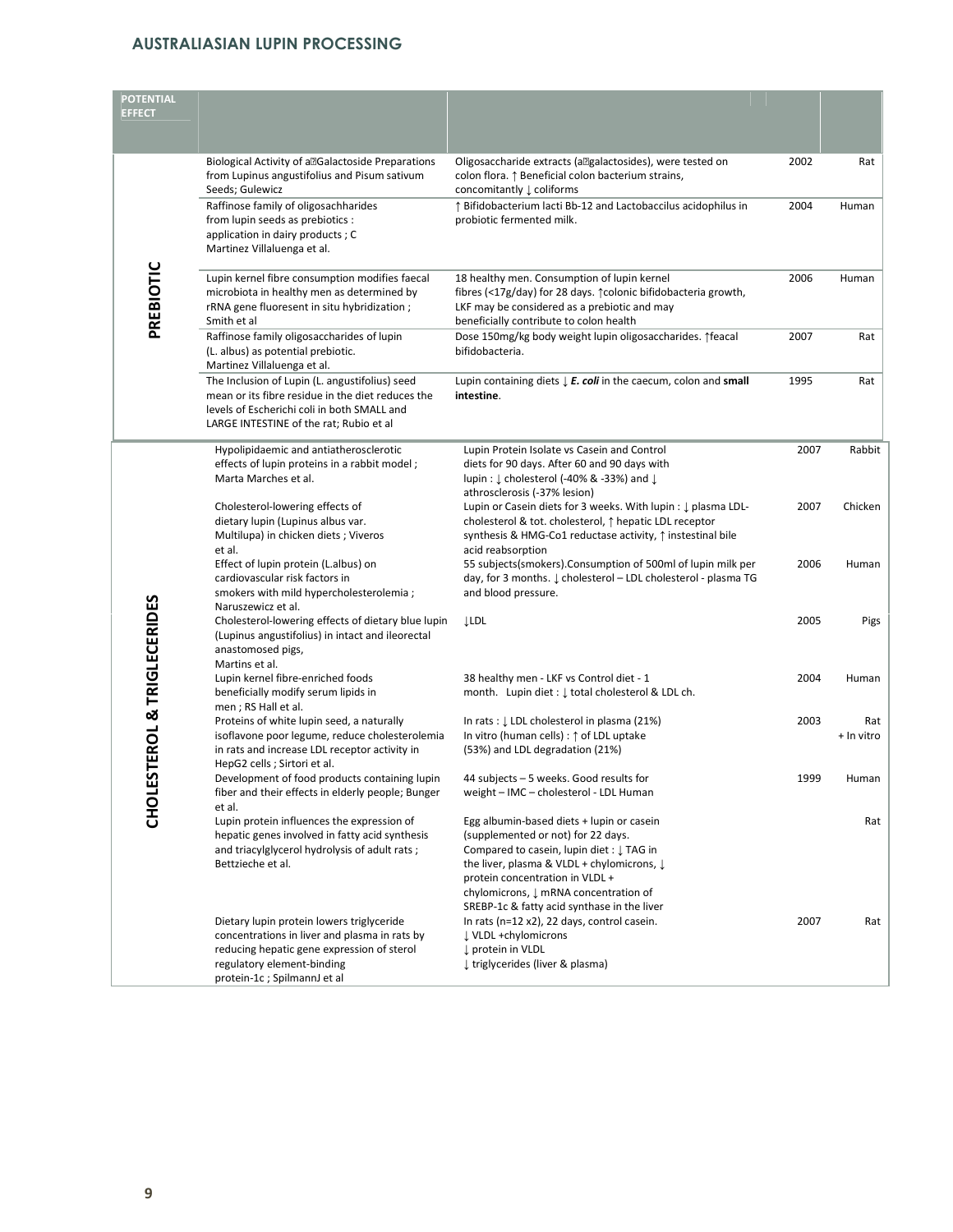#### RELEVANT PUBLICATIONS:

#### Br J Nutr. 2002 Apr;87(4):315-23

The bioavailability and postprandial utilisation of sweet lupin (Lupinus albus)-flour protein is similar to that of purified soyabean protein in human subjects: a study using intrinsically 15N-labelled proteins.

#### Mariotti F, Pueyo ME, Tomé D, Mahé S.

Abstract: Sweet lupin (Lupinus albus), a protein-rich legume devoid of anti-nutritional factors, is considered to have a high potential for protein nutrition in man. Results concerning the nutritional value of lupin protein are, however, conflicting in animals and very scarce in human subjects. Furthermore, where fibre-rich protein sources are concerned, the long-term nutritional results are often obscured, particularly since fibre-promoted colonic fermentation may bias the energy supply and redistribute N flux. We therefore studied, during the postprandial phase, the bioavailability and utilisation of lupin-flour protein in nine healthy men who had ingested a mixed meal containing intrinsically 15N-labelled lupin flour as the protein source (Expt 1). The real ileal digestibility (RID) and ileal endogenous N losses (IENL) were assessed using a perfusion technique at the terminal ileum, and the N content and 15N enrichment of ileal samples. Lupin flour exhibited a high RID of 91 (SD 3)% and low IENL (5-4 (SD 1.3) mmol N/h). Postprandial dietary deamination was also assessed from body dietary urea and urinary dietary N excretion, and compared with results in nine healthy men following an iso-energetic meal containing a 15N-soyabean-protein isolate with a similar RID, as a control (Expt 2). Postprandial dietary deamination was similar after lupin and soyabean meals (17 (SD 2) and 18 (SD 4)% ingested N respectively). We therefore conclude that lupin protein is highly bioavailable, even if included in fibre-rich flour, and that it can be used with the same efficiency as soyabean protein to achieve postprandial protein gain in healthy human subjects. PMID: 12064341 [PubMed - indexed for MEDLINE]

#### Journal of Nutrition. (1992) Vol 122:pp2341-2347

#### Sweet Lupin Protein Quality in Young Men

#### Juan I. Egaña\*, , 1, Ricardo Uauy\*, Ximena Cassorla\*, Gladys Barrera\* and Enrique Yañez\*

Abstract: The protein quality of Lupinus albus cv Multolupa was evaluated in young adult males using the nitrogen balance technique at graded levels of N intake, and compared with egg protein. Lupin protein was consumed at levels of 0.4, 0.6 and 0.8 g/(kg·d) and egg protein at 0.3, 0.45 and 0.6 g/(kg·d). Each period started with 1 d of consuming a protein-free diet; the next 6 d were used as adaptation and the last 4 d for balance. The levels of protein intake were randomly assigned by a modified Latin square. Energy intake was individually adjusted. Mean apparent N digestibility values of lupin protein were 78.8, 76.1 and 70.2% for the levels of 0.8, 0.6 and 0.4 g protein(kg·d), respectively, and 83.8, 78.3 and 67.1% for egg protein consumed at levels of 0.6, 0.45 and 0.3 g protein/(kg·d), respectively. The N balance results obtained when subjects consumed lupin were 16.4, 0.2 and -15.1 mg N/(kg·d) for protein intakes of 0.8, 0.6 and 0.4 g/(kg·d), respectively. Those obtained for egg consumption were 12.6, -3.6 and -17.1 mg N/(kg·d) for protein intakes of 0.6, 0.45 and 0.3 g/(kg·d), respectively. The linear regressions of intake and absorbed N to retained N for lupin were: N retained = -43.41 + 0.50 N intake and N retained = -36.30 + 0.53 N absorbed. The corresponding regressions for egg were: N retained = -45.0 + 0.65 N intake and N retained = -30.65 + 0.58 N absorbed. The net protein utilization of lupin was 77% that of egg protein.

#### Plant Foods for Human Nutrition (Formerly Qualita Plantarum). 1983 (32):133-143

The protein quality of lupins (Lupinus mutabilis) alone and in combination with other protein

#### H. Schoeneberger1, 2, R. Gross1, 2, H. D. Cremer1, 2 and I. Elmadfa1, 2

Abstract: The chemical compositions, of raw and treated lupine flour were determined and compared with other plant protein sources. The protein content in the dry matter was 47.7% in untreated seeds ofLupinus mutabilis and about 56% in debittered seeds. The oil-cake contained 65.3% protein. The amino acid analysis showed that lupine protein is characterized by a low level of S-amino acids, the content of which amounts to only 50% of that of the FAO standard reference pattern. The protein quality was measured using the biological tests PER (Protein Efficiency Ratio), NPU (net protein utilization), and BV (biological value) in rats on diets with and without DL-methionine supplementation. PER determinations gave low values for the non-supplemented lupine proteins (1.34, semi-sweet variety; 1.53, water-extracted seeds; 1.19, oil-cake; 3.09, casein), but the PER's were improved by the addition of 0.2% DL-methionine to the diets (3.05, 2.69, 2.81, respectively). Raw as well as processed lupine protein showed an excellent appar

ent digestibility (80.0–85.8%; casein, 87.1%). The observed NPU and BV values confirmed the importance of methionine supplementation. The true digestibility of 92% was equivalent to that of casein. The complementation effects of mixing lupine protein with proteins from wheat, oat, barley, rice, maize, potato, quinua or fish were investigated by determination of the PER values of the respective mixtures. Feeding lupine protein with cereal proteins resulted in PER values that exceeded by far those of the proteins fed separately (true complementation). This result was not observed for the mixture of potato and lupine. High quality proteins like quinua and fish protein also showed no complementation effect with lupine protein but did improve the quality of the lupine protein to a great extent. The best results could be obtained with combinations of three different plant proteins, in which lupine protein always contributed one third of total protein. These mixtures resulted in PER values equal to those for casein or other animal proteins and may be applied as an economical way to prevent and combat malnutrition.

#### Sport Sci Health (2008) 3:65–71 Acceptability of lupin protein products in healthy competitive athletes

#### Giampietro Alberti · Cesare R. Sirtori · Marcello Iriti · Anna Arnoldi

Abstract Lupin proteins allow the preparation of some innovative protein-rich food products, e.g., steaks, chunks, cutlets, gyros. With the objective of evaluating the acceptability of these foods in sport nutrition, they were provided to 34 healthy competitive track and field athletes (mean age 25±5, 17 males and 17 females), to be taken before training or a competitive event. Athletes were asked to fill in 3 different questionnaires, reporting possible problems/negative symptoms impacting on acceptability: questionnaire 1 had to be filled in 1 h after food intake, questionnaire 2 immediately after training/competition (i.e., 3–5 h after food intake) and questionnaire 3 on the day after. All 34 participating athletes indicated good satisfaction with the food products, which were generally well accepted. In addition, most of the athletes gave positive reports in terms of sense of satiety, sense of energy and desire to exercise. Therefore, lupin proteins may provide a useful, well accepted approach to pre-exercise nutrition in competitive athletes.